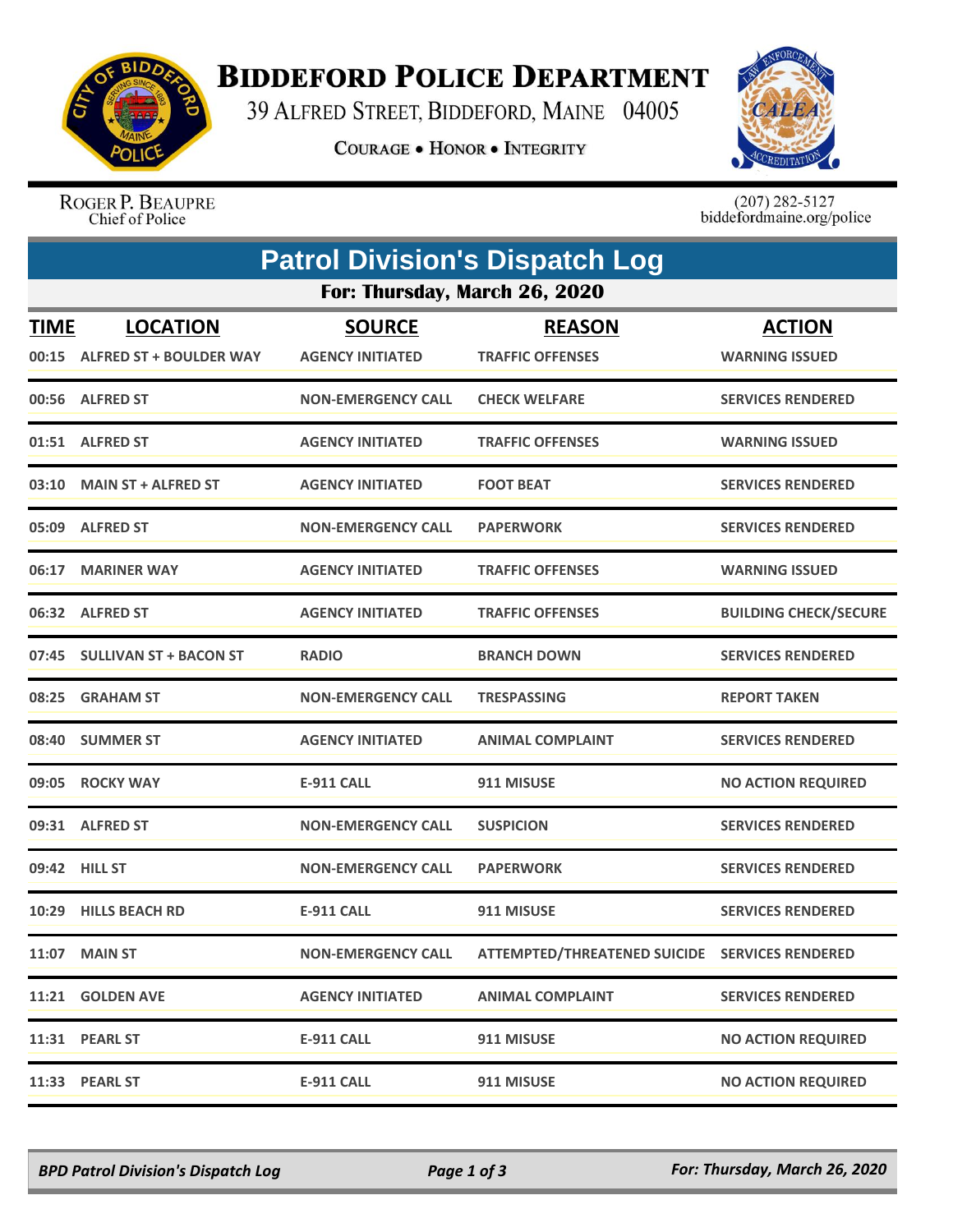| <b>TIME</b> | <b>LOCATION</b>          | <b>SOURCE</b>             | <b>REASON</b>                                  | <b>ACTION</b>                |
|-------------|--------------------------|---------------------------|------------------------------------------------|------------------------------|
|             | <b>11:48 LUNT ST</b>     | <b>E-911 CALL</b>         | 911 MISUSE                                     | <b>NEGATIVE CONTACT</b>      |
|             | 12:02 WESTERN AVE        | <b>AGENCY INITIATED</b>   | <b>PRO-ACTIVE DV RESPONSE TEAM</b>             | <b>NEGATIVE CONTACT</b>      |
|             | 12:03 KING ST            | <b>NON-EMERGENCY CALL</b> | <b>CHECK WELFARE</b>                           | <b>TRANSPORT TO HOSPITAL</b> |
|             | 12:06 CLIFFORD ST        | <b>AGENCY INITIATED</b>   | <b>PRO-ACTIVE DV RESPONSE TEAM</b>             | <b>NEGATIVE CONTACT</b>      |
|             | 12:18 SOUTH ST           | <b>NON-EMERGENCY CALL</b> | <b>CHECK WELFARE</b>                           | <b>REPORT TAKEN</b>          |
|             | <b>12:45 MAIN ST</b>     | <b>NON-EMERGENCY CALL</b> | <b>SUSPICION</b>                               | <b>NO ACTION REQUIRED</b>    |
|             | 13:08 ALFRED ST          | <b>NON-EMERGENCY CALL</b> | <b>TRESPASSING</b>                             | <b>FIELD INTERVIEW</b>       |
|             | 13:34 GODBOUT WAY        | <b>RADIO</b>              | <b>TRESPASSING</b>                             | <b>SERVICES RENDERED</b>     |
|             | 14:39 MAIN ST            | <b>E-911 CALL</b>         | <b>DEATH ATTENDED &amp; UNATTENDED</b>         | <b>REPORT TAKEN</b>          |
|             | 15:14 ELM ST             | <b>NON-EMERGENCY CALL</b> | <b>TRESPASSING</b>                             | <b>SERVICES RENDERED</b>     |
|             | 15:16 SUMMER ST          | <b>AGENCY INITIATED</b>   | <b>ANIMAL COMPLAINT</b>                        | <b>SERVICES RENDERED</b>     |
|             | 15:30 BIRCH ST           | <b>NON-EMERGENCY CALL</b> | <b>PRICE GAUGING</b>                           | <b>REPORT TAKEN</b>          |
|             | 15:42 INDIAN RIDGE DR    | <b>WALK-IN AT STATION</b> | ATTEMPTED/THREATENED SUICIDE SERVICES RENDERED |                              |
|             | 16:17 MAIN ST            | <b>WALK-IN AT STATION</b> | <b>SUSPICION</b>                               | <b>SERVICES RENDERED</b>     |
| 16:20       | <b>NEWTOWN RD</b>        | <b>NON-EMERGENCY CALL</b> | <b>ANIMAL COMPLAINT</b>                        | <b>SERVICES RENDERED</b>     |
|             | 17:17 ALFRED ST          | <b>WALK-IN AT STATION</b> | <b>PROTECTION FROM ABUSE SERVIC</b>            | <b>PAPERWORK SERVED</b>      |
|             | 17:21 SULLIVAN ST        | <b>NON-EMERGENCY CALL</b> | <b>HARASSMENT</b>                              | <b>SERVICES RENDERED</b>     |
|             | 18:12 CENTER ST          | <b>AGENCY INITIATED</b>   | <b>WARRANT ARREST</b>                          | <b>NEGATIVE CONTACT</b>      |
|             | 18:52 ALFRED ST          | <b>NON-EMERGENCY CALL</b> | <b>DRUG</b>                                    | <b>SERVICES RENDERED</b>     |
|             | 19:38 MASON ST           | <b>NON-EMERGENCY CALL</b> | <b>PARKING COMPLAINT</b>                       | <b>SERVICES RENDERED</b>     |
|             | 19:45 GRANITE ST         | <b>NON-EMERGENCY CALL</b> | <b>DOMESTIC COMPLAINTS</b>                     | <b>REPORT TAKEN</b>          |
|             | 20:10 PEARL ST           | E-911 CALL                | 911 MISUSE                                     | <b>NO ACTION REQUIRED</b>    |
|             | <b>20:13 BRADBURY ST</b> | <b>NON-EMERGENCY CALL</b> | <b>HARASSMENT</b>                              | <b>CIVIL COMPLAINT</b>       |
|             | 20:28 WINTER ST          | <b>E-911 CALL</b>         | 911 MISUSE                                     | <b>NEGATIVE CONTACT</b>      |
|             | 21:34 ELM ST             | E-911 CALL                | <b>SUSPICION</b>                               | <b>SERVICES RENDERED</b>     |

*BPD Patrol Division's Dispatch Log Page 2 of 3 For: Thursday, March 26, 2020*